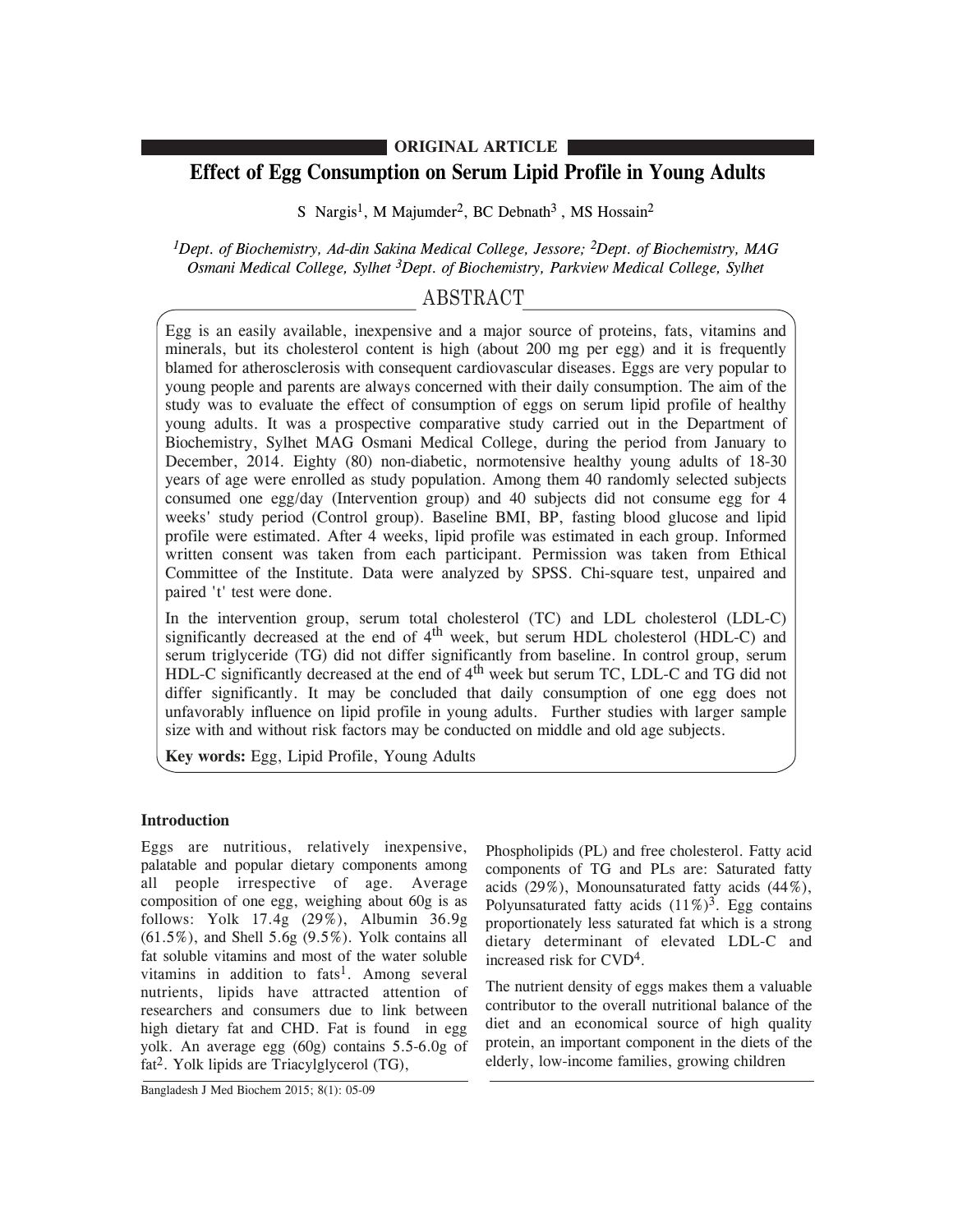Effect of Egg Consumption on Serum Lipid Profile in Young Adults 66 06

and people limiting calories for weight loss purposes<sup>5.</sup> Egg is a major source of dietary cholesterol with an average of 200 mg cholesterol in one egg6,7. American Heart Association (AHA) guidelines no longer advise for or against egg or egg yolk consumption, but over a quarter century of research has shown that saturated fat-as opposed to dietary cholesterol-is a major dietary contributor to heart risk<sup>8</sup>. To avoid elevating blood LDL-C and to reduce CHD risk, dietary guidelines to prevent cardiovascular diseases emphasize on reduction of dietary cholesterol intake to less than 300mg/day for healthy adults or less than 200mg/day for persons with elevated cholesterol or heart disease and limit consumption of eggs to no more than 3 to 4 whole eggs per week $9,10$ .

Positive association was observed between dietary cholesterol and serum cholesterol<sup>11,12</sup>. Some studies did not find any effect of dietary cholesterol on serum cholestero $^{16,13}$ . Hu et al.<sup>12</sup> showed that there is no overall significant association between consumption of one egg per day and risk of CHD and stroke. However, egg consumption appears to be associated with increased risk of CHD among individuals with diabetes<sup>12</sup>. A study in 40 hyperlipidemic adults who had not been treated with lipid-lowering drugs revealed that 2 eggs consumption per day for 6 weeks was not detrimental to endothelial function and serum lipids $14$ . This study was designed to evaluate the effects of consumption of eggs on serum lipid profile in our young population.

#### **Materials and Methods**

It was a prospective study carried out in the Department of Biochemistry, Sylhet MAG Osmani Medical College, Sylhet during the period from January to December, 2014. Inclusion criteria were healthy normolipidemic young adults of 18 to 30 years, irrespective of sex. Exclusion criteria were hypertension, diabetes mellitus, heart disease, liver or kidney disease, pregnancy, egg allergies, using hormonal contraceptives and lipidlowering medications. Among them, forty (40) randomly selected subjects were given one egg/day (intervention group) and rest 40 subjects did not consume egg during the 4 weeks study period (control group).

Informed written consent was taken from each of the patients and ethical approval was obtained from the Institutional Ethical Committee of Sylhet M.A.G Osmani Medical College, Sylhet before the commencement of the study.

Body weight and height were measured with standard procedure and BMI was calculated as Weight in Kilogram / Height in meters<sup>2</sup>. Blood Pressure was measured in supine position.

After an overnight fasting of 10-12 hours, 5 ml of venous blood were collected with the help of a disposable syringe in between 7.00 am and 8.00 am at the beginning and 4 week after study period. Serum was separated and different fractions of lipid were estimated along with glucose.

Data were analyzed with the help of SPSS. Unpaired & paired 't' test and Chi-square  $(X^2)$  test were done as necessary. A probability value (p) of less than 0.05 was considered statistically significant.

### **Results**

The demographic and clinical parameters are presented in table-I. There was no significant difference of age, sex, BMI and BP parameters between the study groups.

**Table 1:** Demographic and clinical parameters of study subjects

| <b>Parameters</b>           | <b>Control Group</b><br>$(n=40)$ | <b>Intervention Group</b><br>$(n=40)$ | P-value   |
|-----------------------------|----------------------------------|---------------------------------------|-----------|
| (Years)<br>Age              | $23.20 \pm 4.18$                 | $21.95 \pm 3.32$                      | $0.143*$  |
| <b>Sex</b>                  |                                  |                                       |           |
| Male                        | $20(50\%)$                       | 21 (52.5%)                            |           |
| Female                      | $20(50\%)$                       | 19 (47.5%)                            | $0.823**$ |
| (Kg/m <sup>2</sup> )<br>BMI | $22.30 \pm 1.51$                 | $22.00 \pm 2.11$                      | $0.455*$  |
| <b>BP</b>                   |                                  |                                       |           |
| Systolic (mmg)              | $115.8.8 \pm 6.69$               | $113.75 \pm 8.38$                     | $0.214*$  |
| Diostolic (mmg)             | $77.12 \pm 4.51$                 | $75.75 \pm 5.01$                      | $0.201*$  |

\*Unpaired't' test. \*\* Chi-square  $(\chi^2)$  test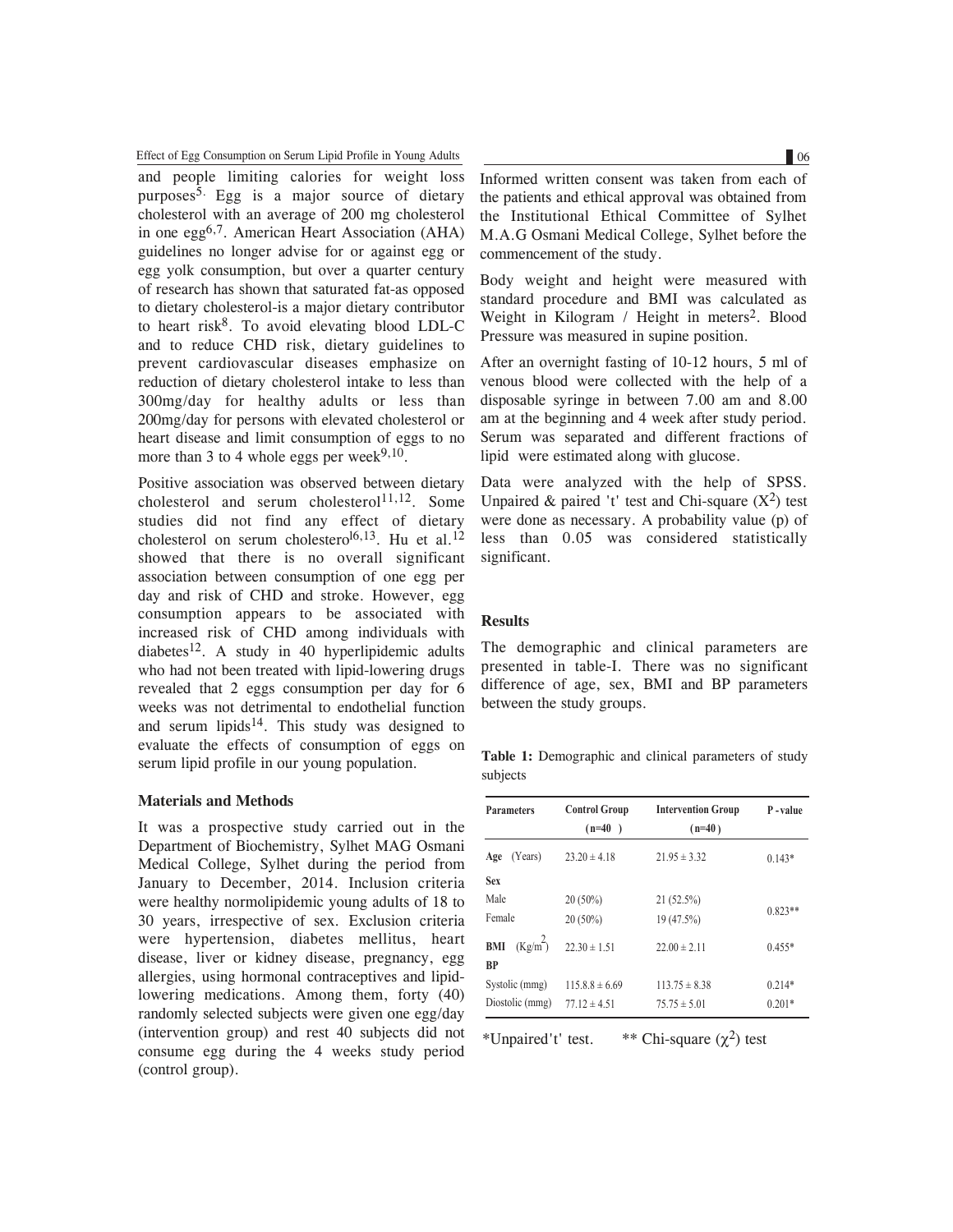### 07 Bangladesh J Med Biochem 2015; 8(1) S Nargis, M Majumder, BC Debanath et al

Table-II, III, IV & V shows changes of TC, TG, Table-IV: Comparison of effect of egg on serum LDL-C LDL-C, HDL-C after consumption of one egg/day between study groups (mg/dL) was no significant difference between baseline and Table-V: Comparison of effect of egg on serum HDL-C after 4<sup>th</sup> weeks of egg consumption. LDL-C was between study groups (mg/dL) for 4 weeks. At baseline there was significantly increased level of total cholesterol (TC) and LDL-C in the intervention group compared to Controls, and after 4 weeks both were significantly reduced from baseline in the intervention group but remained unchanged in the Control subjects. At baseline there was no difference but TG reduced significantly in the Intervention group at  $4<sup>th</sup>$  week \*Paired't' test, compared to the Control group. In each group there significantly more in the Intervention group at baseline than controls. At the end of 4th week, it was significantly reduced in Intervention group but remained unchanged in Controls so that there was no statistically significant difference between the two groups. At baseline and after  $4<sup>th</sup>$  week of egg consumption, there was no significant difference of HDL-C between the two groups. After 4<sup>th</sup> week of study period HDL-C was significantly reduced in the Controls and there was no significant difference in Intervention group compared to baseline.

between study groups (mg/dL)

| <b>Study groups</b>       | <b>Baseline</b><br>Mean $\pm SD$ | At the end of 4 <sup>th</sup> week<br>Mean $\pm SD$ | $P$ -value* |
|---------------------------|----------------------------------|-----------------------------------------------------|-------------|
| Control Group( $n=40$ )   | $169.22 \pm 19.25$               | $169.35 \pm 19.22$                                  | 0.963       |
| Intervention Group (n=40) | $179.52 \pm 15.59$               | $173.35 \pm 14.91$                                  | 0.001       |
| $P-value**$               | 0.01                             | 0.30                                                |             |

\*Paired't' test, \*\*Unpaired't' test

**Table-III:** Comparison of effect of egg on serum TG between study groups (mg/dL)

| Study groups                | <b>Baseline</b><br>$Mean \pm SD$ | At the end of 4 <sup>th</sup> week<br>$Mean \pm SD$ | $P-value*$ |
|-----------------------------|----------------------------------|-----------------------------------------------------|------------|
| Control Group $(n=40)$      | $136.75 \pm 13.74$               | $141.12 \pm 12.09$                                  | 0.098      |
| Intervention Group $(n=40)$ | $126.15 \pm 18.48$               | $130.18 \pm 14.85$                                  | 0.077      |
| $P-value**$                 | 0 3 7 2                          | 0.005                                               |            |

Paired't' test, \*\*Unpaired't' test

| Study groups                     | <b>Baseline</b><br>Mean $\pm$ SD | At the end of 4 <sup>th</sup> week<br>Mean $\pm$ SD | $P - value*$ |
|----------------------------------|----------------------------------|-----------------------------------------------------|--------------|
| <b>Control Group</b><br>$(n=40)$ | $99.95 \pm 19.33$                | $100.55 \pm 19.97$                                  | 0.846        |
| Intervention Group $(n=40)$      | $11115 \pm 1380$                 | $106.18 \pm 13.80$                                  | 0.001        |
| $P$ -value**                     | 0.002                            | 0.155                                               |              |

\*Paired't' test, \*\*Unpaired't' test

| Study groups               | <b>Baseline</b><br>$Mean \pm SD$ | At the end of 4 <sup>th</sup> week<br>$Mean \pm SD$ | $P-value*$ |
|----------------------------|----------------------------------|-----------------------------------------------------|------------|
| Control Group $(n=40)$     | 41 $87 \pm 1$ 67                 | $40.42 \pm 3.47$                                    | 0.006      |
| Intervention $Group(n=40)$ | 42 27 $\pm$ 2 03                 | 41 10 $\pm$ 4 34                                    | 0.84       |
| $P-value**$                | 0 362                            | 0.445                                               |            |

\*Paired 't' test, \*\*Unpaired 't' test

#### **Discussion**

Table-II: Comparison of effect of egg on serum TC Dietary guideline to prevent cardiovascular diseases emphasizes on reduction of dietary cholesterol intake  $\langle 300 \rangle$  mg/d for healthy adults or <200 mg/d for persons with elevated cholesterol or heart disease8. Consumption of eggs is restricted due to its high cholesterol contents. In addition to cholesterol, egg yolk also contains predominantly unsaturated fatty acids that might have favorable influence in reducing serum cholesterol level. Though cholesterol and eggs should be matter of more concern among middle aged people due to highr prevalence of cardiovascular diseases, yet young people are also discouraged for daily egg consumption by parents in spite of having nutrient rich contents. This study was aimed to evaluate effect of daily egg consumption on serum lipid profile in young adults.

> In this study the age of the subjects of the Intervention group was  $21.95+3.32$  years and that of Control subjects was  $23.20+4.18$  years. There were 21 (52.5%) males and 19 (47.5%) females in the Intervention group; whereas 20 (50.0%) males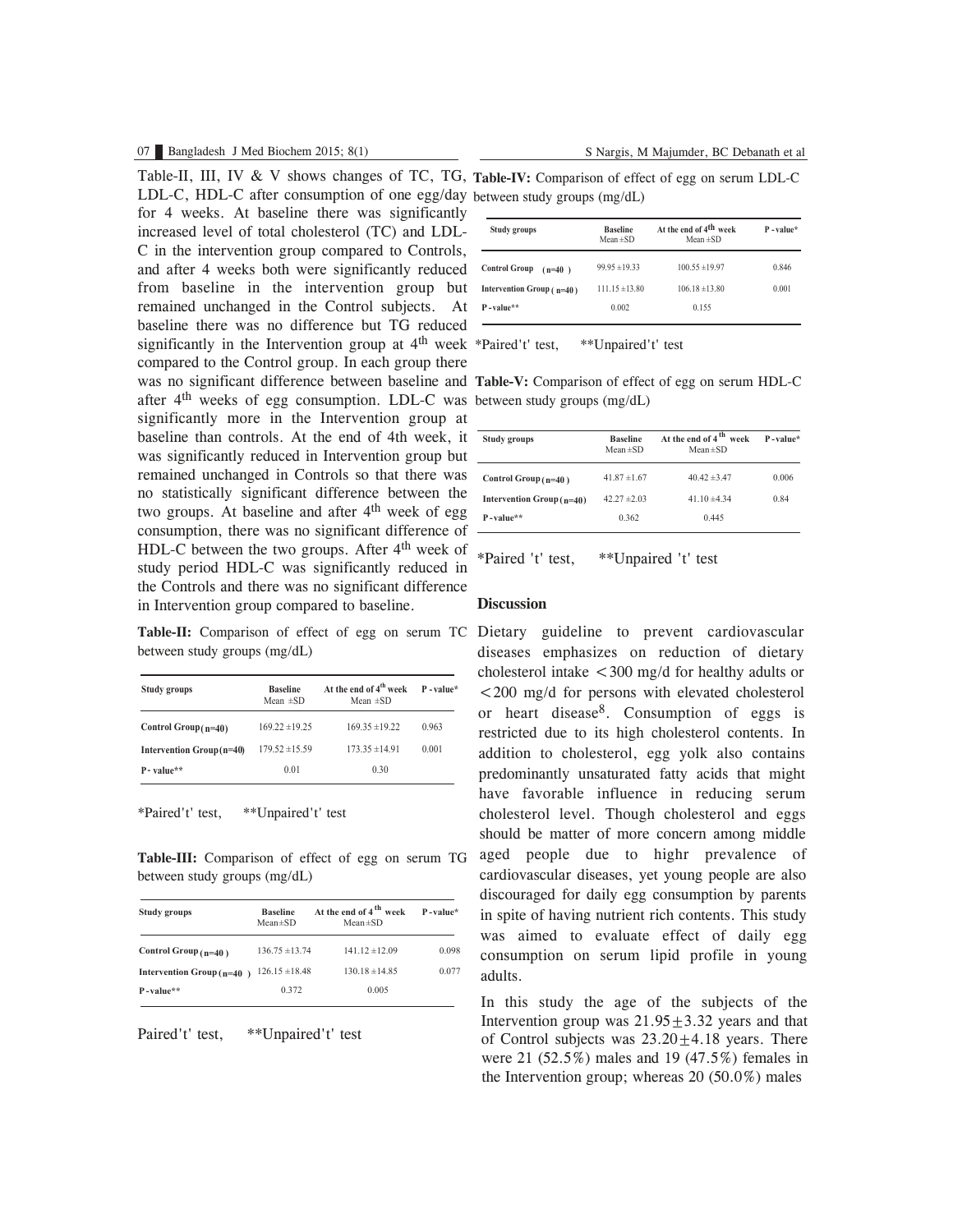Effect of Egg Consumption on Serum Lipid Profile in Young Adults 88 08

and 20 (50.0%) females in the Control group. SBP was 113.75 ± 8.38 & 115.88 ± 6.69 mmHg; DBP was  $75.75 \pm 5.01 \& 77.12 \pm 4.51$  Hg in Intervention and Control groups respectively. BMI was 22.00  $\pm 2.11$  &  $22.30 \pm 1.51$  in the Intervention and Control groups respectively. There was no significant difference of age, sex distribution, BP and BMI between the two study groups. This result was similar to the study of Techakriengkrai et al.<sup>15</sup>.

In the present study serum total cholesterol was significantly decreased from baseline to end of  $4<sup>th</sup>$ week in the Intervention group  $(p=0.001)$ , whereas in the Control group there was no change of TC at the end of  $4<sup>th</sup>$  week (p=0.963). Similarly serum LDL-C was significantly decreased from baseline to end of the 4<sup>th</sup> week among egg consumers (Intervention group,  $p=0.001$ ), but not among Control subjects  $(p=0.846)$ . This result was consistent with the study of Techakriengkrai et al.15, but it was different from some studies where there was no significant change of TC and LDL-C after 4 weeks of consumption of one egg daily<sup>13,16</sup>, and 3 eggs per day<sup>17</sup>. In our study, initially serum TC and LDL-C concentration was more in the Intervention group than Controls. After 4 weeks of daily one egg consumption, TC and LDL-C was reduced in the Intervention group and remained unaltered among Control subjects. This finding indicates that there might have lowering effect of eggs on TC and LDL-C, due their unsaturated fatty acid contents.

In our study the serum triglyceride was similar at baseline and end of 4th week in both Intervention  $(p=0.077)$  and Control groups  $(p= 0.098)$ . This result was consistent with some studies<sup>13,15,17</sup>. However, in our study, serum TG level was significantly increased in the Control group compared to the Intervention group at the end of 4<sup>th</sup> week  $(P=0.005)$ . Statistically significant increase of TG among Control subjects may be due to their unrestricted intake of carbohydrates and fats other than eggs. Relatively less increase of TG in the Intervention group may probably be due to some lowering effects on TG when one egg is added to daily diet.

This study showed that the serum HDL-C did not differ significantly between baseline and end of  $4<sup>th</sup>$  week in the Intervention group (p=0.084), whereas serum HDL-C was significantly decreased from baseline to end of 4<sup>th</sup> week among controls  $(p=0.006)$ . This result compares favorably with several other studies $13,15,17$ . Probably eggs have no effect on HDL-C. Significantly reduced HDL-C mong Controls may be inherently related to existing unhealthy food habits due to ignorance of nutritional facts that is not friendly to cardiovascular well being.

The results of this study show that consumption of one egg per day decreases TC and LDL-C but do not affect HDL-C and serum triglyceride levele among young healthy adults. It may be concluded that daily consumption of one egg does not unfavorably influence the lipid profile parameters among young healthy adults.

#### **References**

- 1. Shrimpton DH. The nutritive value of eggs and their significance. Egg quality current problems and recent advances, **Butterworth and Co Ltd,** London; 1987: 7-29.
- 2. Cherian G. Lipid modification strategies and nutritionally functional poultry foods. In: Nakano T, Ozimek L(eds), Food Science and Product Technology, Research Sign Post, Trivandrum, India: 2002; 77-92.
- 3. Sparks NHC. The hen's egg: Is its role in human nutrition changing? **Worlds Poult Sci J** 2006; **62:** 308-315.
- 4. Mente A, De Koning L, Shannon HS, Anand SS. A systematic review of the evidence supporting a causal link between dietary factors and coronary heart disease. **Arch Intern Med** 2009; 169 (7): 659-69.
- 5. Applegate E. Introduction: Nutritional and Functional Roles of Eggs in the Diet. **Am J Clin Nutr** 2000; 19(5): S495-8.
- 6. Chakrabarty G, Bijlani RL, Mahapatra SC, Mehta N, Lakshmy R, Vashisht S, et al. The effect of ingestion of egg on serum lipid profile in healthy young free-living subjects. Indian **J Physiol Pharmacol** 2002; 46: 492-8.